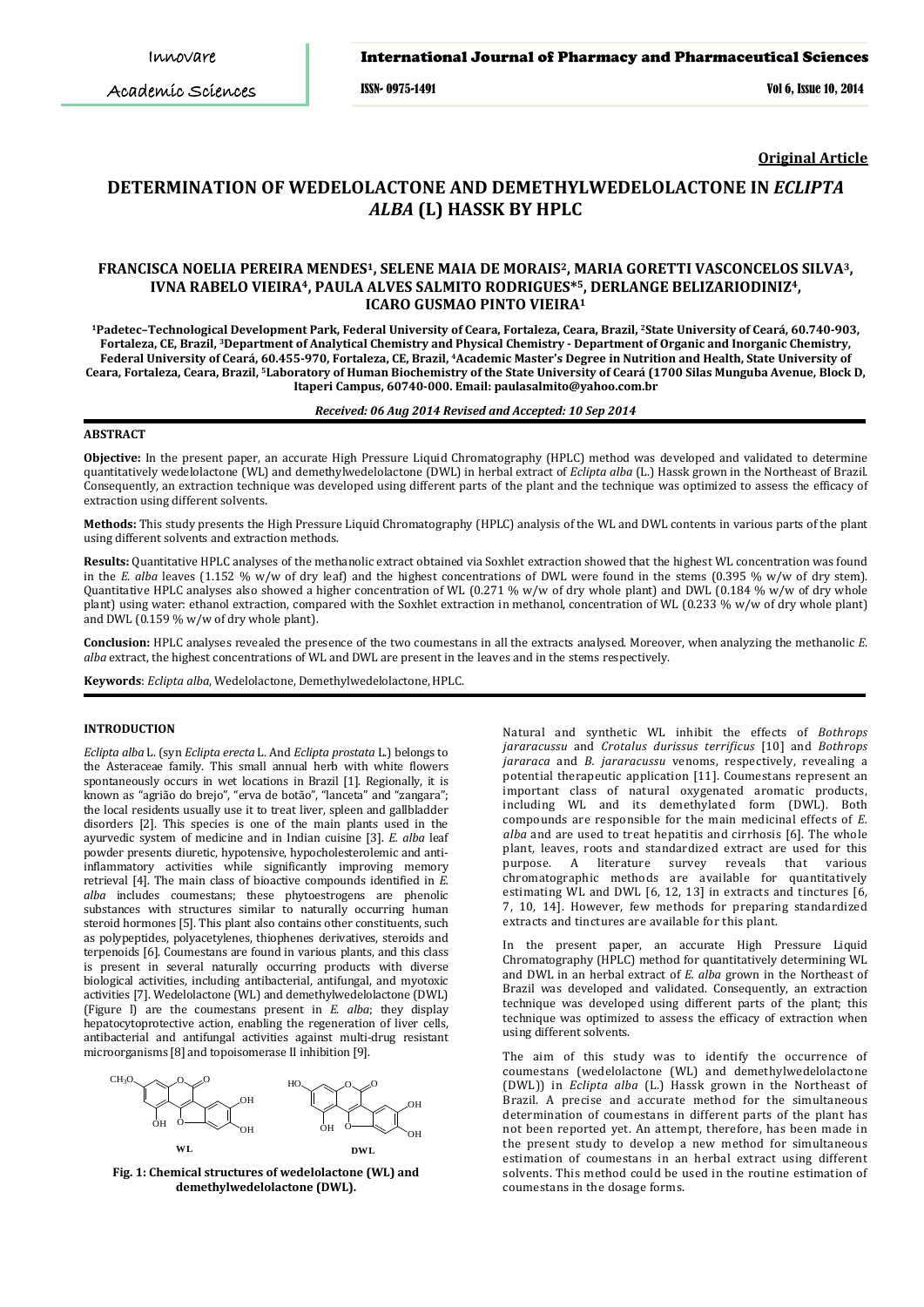# **MATERIALS AND METHODS**

## **Plant material**

*E. alba* plants were collected from the botanical garden and area surrounding the Federal University of Ceará – UFC, Brazil. The plant was authenticated by Herbarium Prisco Bezerra – UFC; voucher specimens are deposited under register 29456.

#### **Extraction and isolation**

The whole plant of *Eclipta alba* was air dried and ground to obtain a coarse powder. The whole plant (200 g) underwent Soxhlet extraction with MeOH for 24 h. The solvent was removed, and the residue was suspended in water (200 mL). This mixture was heated on a steam bath at 80°C for 30 min. After filtration over Celite, the aqueous phase was partitioned with EtOAc. The organic phase was dried and filtered, and the solvent was evaporated to yield a light brown powder. WL and DWL were isolated from the ethyl acetate extract of the whole plant using a silica gel column sequentially eluted with chloroform and methanol. The fraction eluted with CHCl3:MeOH 70:30 was found to contain the coumestans WL and DWL, which were separated using preparative TLC (toluene: acetone: formic acid 11:6:1), generating 21.4 mg and 13.2 mg of WL and DWL, respectively. These compounds were identified using their melting points, UV [16], IR [6, 12] and 1 H and [13]CNMR spectra [17], including a 2D sequence; the assignments were compared with the literature data.

#### **Extract Preparation**

#### **Maceration followed by percolation**

The whole plant of *E. alba* was air dried and ground to obtain a coarse powder. Approximately 10 g of the whole plant was extracted using 50 mL of ethanol: water (3:7) via maceration for 2 hours at temperature of 80º C. The powder was then kept for percolation until the percolate was almost colorless. The extracts were combined and evaporated to dryness using rotary evaporator at 40°C under vacuum to obtain a dark green sticky mass.

## **Soxhlet extraction**

The coarse powder of whole plant of *E. alba* (10 g) was treated with methanol in a Soxhlet extractor for approximately 24 hours. The methanolic extract was concentrated under reduced pressure to obtain a brown sticky mass.

*E. alba* was separated in leaves, roots and stems; each part of the plant was air dried and ground to obtain a coarse powder. Each part of the plant (10 g) was Soxhlet extracted with methanol for approximately 24 hours. Each methanolic extract was concentrated under reduced pressure to obtain a brown sticky mass.

#### **Ethyl acetate extract**

Using the same procedure described above, the solvent was removed, and the residue was suspended in water (10 mL) before being heated on a steam bath at 80º C for 30 min. After filtration through Celite, the aqueous solution was partitioned with ethyl acetate. The organic phase was dried and filtered before the solvent was evaporated to yield a light brown powder.

#### **HPLC analysis and system**

To quantify the WL and DWL, the *E. alba* extracts were diluted with methanol to 10 mL, and all extracts were analyzed under the same chromatographic conditions. The solution was filtered through a 0.45 μm syringe filter before the HPLC analysis and injected in triplicate. The recovery was determined as follows: recovery  $(\%)$  =  $(A - B) / C x 100\%$  where, A is the amount detected, B is the amount of sample without added standard; C is the amount of standard added. The relative standard deviations (RSD) of the recoveries were 2.4 (n= 5; mean = 98.0) for WL and 2.1 (n= 5; mean = 98.3) for DWL. HPLC was performed using a Shimadzu LC-10AD pump system equipped with a Shimadzu SPD-M10A Photodiode array detector and the detection wavelength set at 351 nm. The best separation was obtained using a reversed-phase column (Supelco RP-C18 4.6

mm x 150 mm – particle size 5 μm) at 1.0 mL/min with an A: B solvent system (A-acetonitrile with 1% of H 3P04 (solution 0.03 mol. L<sup>-1</sup>); B-water with 1% H<sub>3</sub>P0<sub>4</sub> (solution 0.03 mol. L<sup>-1</sup>) with detection at 351 nm and 20 μL injections. To prepare standards solutions, accurately weight amounts of WL (14.0 mg) and DWL (7.0 mg) isolated and characterized from *E. alba* was dissolved in methanol (10 mL). Standard solutions were injected (2, 4, 6, 8, 10, and 20  $\mu$ L, respectively) and run to generate calibration curves. Each standard was injected in triplicate, and an average of the areas was calculated for each concentration of the calibration curve (linearity range 0.14 - 1.40 μg. mL-1for WL and 007-0.70 mg/mL for DWL). The calibration graphs were plotted for a linear regression analysis of the peak area versus concentration. For WL, the regression equation of this curve and its coefficients of determination (R2) were calculated as follows: Y=3E-8X - 0.003 ( $R^2$  = 0.9999); limit of quantification 0.51 μg. mL<sup>-1</sup>; limit of detection 0.15 μg. mL-1; relative standard deviations (RSD) less than 2.0 %. For DWL, the regression equation of this curve and its coefficients of determination (R2) were as follows: Y=3E-8X - 0.001 ( $R^2$ = 0.9999); limit of quantification 0.16 μg. mL<sup>-1</sup>; limit of detection 0.048 μg. mL-1; relative standard deviations (RSD) less than 2.0 %. Regarding the extraction efficiency, repeating the workup three times seemed sufficient because a 98.50 % extraction of WL and DWL was obtained.

#### **Apparatus**

The melting points were determined using a melting point apparatus (Microquímica MQAPF-301), and the NMR spectra were recorded using a Bruker DRX 500 [500 MHz (1 H) and 125 MHz ([13]C)] spectrometer. The chemical shifts were recorded (ppm) relative to the residual solvent peak (2.49 and 39.5 ppm). Multiple-pulse experiments (COSY and HMQC and HMBC) were performed on a Bruker Avance DRX-500 using the Bruker standard micro programs.

#### **RESULT AND DISCUSSION**

*E. alba* is reportedly the best drug for treating liver cirrhosis and infective hepatitis; wedelolactone and demethylwedelolactone are considered as the active principles responsible for the use of these drugs in liver disorders [6]. The use of various parts of the plant, methods of preparation for the extracts and solvents and analytical methods have been described in the literature for preparing extracts with a hepatoprotective effect [2]. Several reports describe methods for preparing these extracts [6, 10, 12, 16]; no studies have determined the amount of active principles responsible for the use of these extracts in liver disorders. In this study, a method to determine the amount of the active principles in *E. alba* extract phytotherapics produced in the Northeast of Brazil was developed to standardize the use of these plant extracts. The usual forms of *E. alba* are aqueous ethanolic extracts (1:1), tinctures, decoctions and the powdered plant in juice or honey [2]. To evaluate the efficiency of different extraction methods for WL and DWL from *E. alba* and to prepare a standardized extract of whole *E. alba* with a high concentration of coumestans, we compared the methanolic extracts produced using Soxhlet extraction with material produced by maceration followed by percolation using water: ethanol (7:3).

WL and DWL were isolated using the procedure described by Zafar and Sagar [14]. Pure WL and DWL were used as the standards for further research work. The quantitative analysis of the WL and DWL by HPLC was performed using a procedure described by Wagner *et al,* [6], and a calibration curve was generated with an external standard. WL and DW were identified in the extracts by comparing the retention time and UV curve with data from the standards (Figures 2 and 3).

To optimize the different extraction conditions of WL obtained from *E. alba,* Savita and Prakashchandra [12] showed that the highest percentage of WL was found in an extract prepared via Soxhlet extraction with methanol. In present work, a methanolic extract was prepared using this method with various parts of *E alba*. The quantitative HPLC analyses of the methanolic extract obtained via Soxhlet extraction showed the presence of two coumestans (WL and DWL) in all of the analyzed extracts (table 1).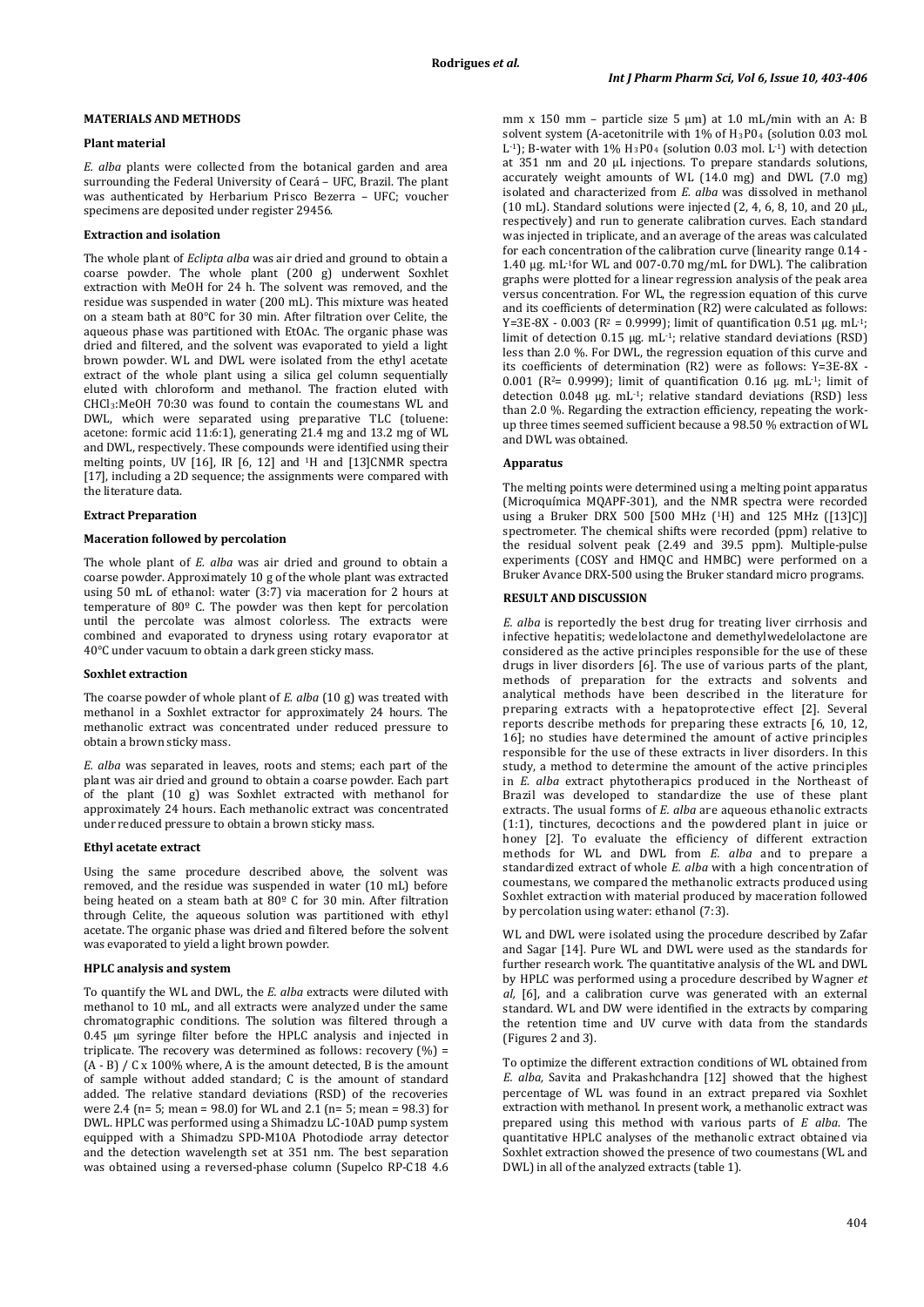

**Fig. 2: HPLC chromatograms of standard wedelolactone (WL) at 351 nm and the UV spectrum of wedelolactone (WL).**



**Fig. 3: HPLC chromatograms of standard demethylwedelolactone (DWL) at 351 nm and UV spectrum of demethylwedelolactone (DWL).**

| <b>Plant parts</b> | $%$ WL*       | $SD**$      | $%$ DWL* | $SD**$  |  |
|--------------------|---------------|-------------|----------|---------|--|
| Roots              | 0.001         | $\pm 0.001$ | 0.003    | ± 0.001 |  |
| Stems              | 0.055         | $\pm 0.004$ | 0.395    | ± 0.176 |  |
| Leaves             | 1152<br>1.104 | ± 0.059     | 0.021    | ± 0.003 |  |

**Table 1: Coumestan content in the methanol Soxhlet extracts of** *Eclipta alba*

*\** % w/w of dry part of plant, \*\* SD standard deviation

The highest WL concentration was found in the *E. alba* leaves (1.152 % w/w of dry leaf), followed by the stems (0.055 % w/w of dry stem) and roots (0.001 % w/w of dry root). The highest concentrations of DWL were found in the stems (0.395 % w/w of dry stem), followed by the leaves (0.021 % w/w of dry leaf) and roots (0.003 % w/w of dry root). The percentage of WL obtained from the *E. alba* leaves are higher than the results described by Savita and Prakashchandra [12] for whole plant. The data obtained by HPLC are presented in Table 2 and Figure 4.

| Table 2: Coumestan content of the dried whole plant using different solvents |  |
|------------------------------------------------------------------------------|--|
|------------------------------------------------------------------------------|--|

| <b>Extract</b>       | $%$ WL* | <b>SD</b>   | $%$ DWL* | SD          |
|----------------------|---------|-------------|----------|-------------|
| Ethyl acetate        | 0.150   | $\pm 0.038$ | 0.080    | $\pm 0.005$ |
| Methanol             | 0.233   | $\pm 0.023$ | 0.159    | ± 0.011     |
| Water: ethanol (7:3) | 0.271   | $\pm 0.002$ | 0.184    | ± 0.006     |

*\** % w/w of dry part of plant, \*\* SD standard deviation